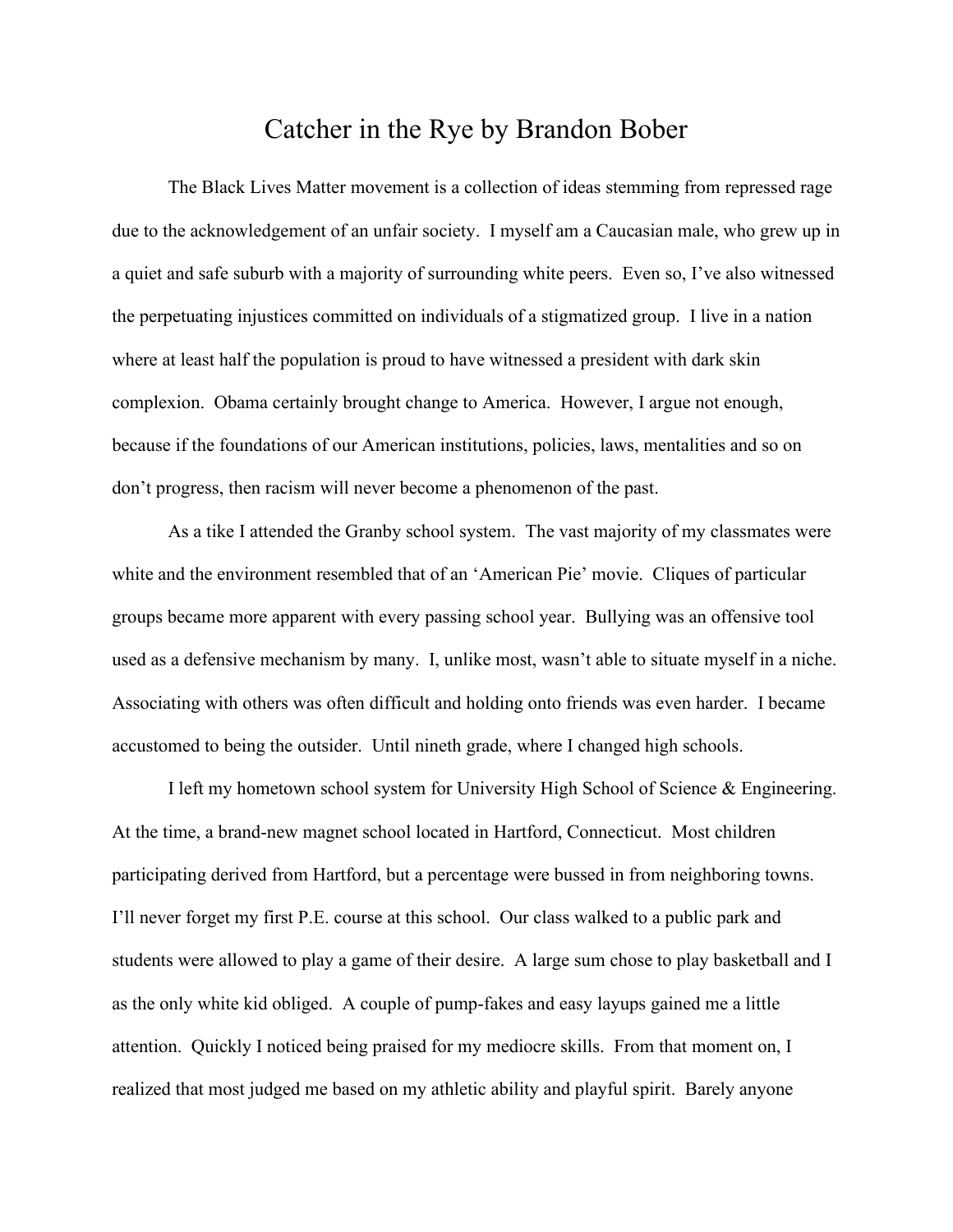commented on my goth-like attire, the heavy metal music I listened to, the acme on my face or who I befriended. It became apparent later in life that it was the first school environment where I felt true acceptance. It's shocking to become aware that I received extravagantly more respect from classmates who had a different skin color, spoke a different mother-tongue, worshiped another god and embraced an entirely different culture or lifestyle than of my previous white counterparts.

I'm proud to say that my classmates at that high school were the embodiment of Martin Luther King Jr.'s words. Unfortunately, I didn't acquire this sense of approval again until my year abroad in Germany. A collection of adolescents from various backgrounds coming together with the understanding that we are all here to learn and have fun. Putting aside our nonnegotiable differences and emphasizing our mutual willingness to party together seemed instinctual. French, Indian, Chinese, Dutch, American, Russian or Nigerian. It didn't matter. Our mutual focus of acceptance and tolerance developed into some of the greatest memories that I hold dear.

The combination between these two experiences as a pupil in a new high school and as an exchange student has ingrained a principle in my heart. The notion that integrating the youth of our varying cultures should be an epiphany to all. I can't speak for others, but I can say for myself that the Black Lives Matter symbol isn't a movement just about police reform or bringing racial injustices to light. To me, it's a conversation highlighting the failed attempt by our ancestors to truly assimilate our communities. The United States has become so entrenched in polarization, that references of the American Civil War is a reminder of our current divide.

American diplomats constantly bicker with Russian diplomats, because they have different views of the world. Yet, their failure to negotiate or compromise is because they've